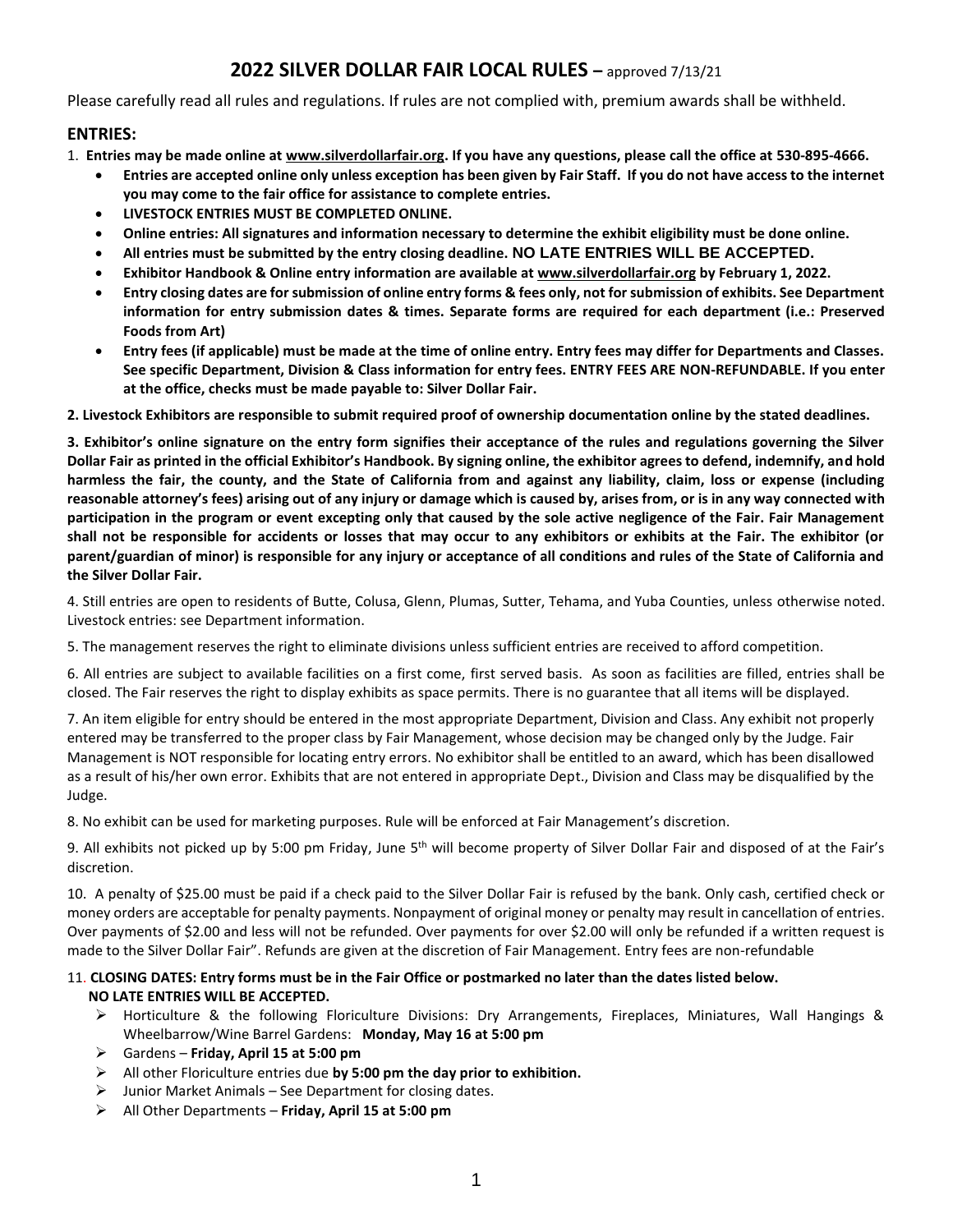# **PARKING:**

12. All vehicles must be removed from the grounds by 9:00 am each day. This rule shall be strictly enforced.

# **COMPLIANCE WITH RULES:**

13. State Rules, Health and Specie Rules, and Score Cards for Judging as prescribed by the Division of Fairs and Expositions apply to all entries of the fair.

14. Exhibitors failing to comply with the rules and regulations will not be paid premiums awarded their exhibits, may be disqualified from selling in the Junior Livestock Auction, and may be banned from participation in future Fairs.

**15. Exhibitors, their immediate family or agents thereof causing public disturbance, are verbally abusive, are uncooperative and/or unsportsmanlike, are not following good animal welfare practices as determined by Fair Management, or those found in violation of rules or practices inadmissible with the Fair program and/or policies/procedures shall be penalized. Penalties shall include forfeiture of awards, premiums, and sale proceeds.**

16. DISQUALIFICATIONS: In the event an entry or exhibitor is disqualified for any rule or policy violation any or all of the following actions may take place:

- a. The entry or exhibitor that is disqualified will be declared ineligible and will not receive awards, premium money and/or any sale proceeds. Further, the exhibitor shall be responsible for payment of any fees, fines due, or costs incurred by the Fair as a result of the disqualification.
- b. The owner/exhibitor and members of his/her immediate family may not be eligible to compete in subsequent Silver Dollar Fairs. The extent and degree of future eligibility shall be determined by Fair Management.

17. Exhibitors not cooperating with security personnel or any other Fair officials in all matters of policy, including but not limited to RV's, parking, stall/pen/space assignments and appearance, unsportsmanlike conduct and/or animal care will have their entries cancelled and will be ordered to remove their exhibit from the grounds immediately. Further, if the exhibitor and/or exhibitor's adult supervisor, parent or family member's actions are deemed to be illegal, inhumane, or unethical the proper authorities will be notified for further investigation.

18. The management reserves the right to interpret the rules and regulations and to settle questions and disputes.

19. All entries are shown at the owner's risk. The management is not liable for any theft, loss, or damage while exhibits are on the grounds. All precautions possible will be taken for the protection of exhibits. Use of heirloom or valuable accessories is discouraged.

20. Placing of ribbons does not guarantee correct placing in judging. Only the official placing on the judging sheet or record constitutes the final placement. The Judge's decision is final.

21. No exhibitor shall receive more than two cash awards in any one class using the American judging system. (See State Rules Section IV #6 for further clarification.)

22. It is the intent of Fair Management to award all Special Awards and/or donated prizes to exhibitors as published in the Exhibitor's Handbook, as per judging results. Fair Management will not be held responsible for prizes not received from sponsors.

23. The Fair reserves the right to reject and/or not display an entry if it is deemed objectionable or inappropriate for display at a family fair.

24. By signing and submitting an entry form the exhibitors and their agents, parents and leaders acknowledge and agree that they:

- a. Understand and have read these Local Rules and State Rules and agree to abide by them.
- b. Certify that all information on the entry form is true and accurate; and
- c. Agree to comply with the fair's decision regarding any alleged violation of the State or Local Rules
- d. In the event that it is determined there has been unethical treatment of animals or violation of state or federal regulations or of state or local fair drug policy rules, exhibitor names will be forwarded to F&E as well as given to the Network of California fairs and to appropriate government agencies.
- e. The Silver Dollar Fair reserves the right to publish, for its intended use, any and all photographs taken of exhibits entered in the Silver Dollar Fair by official Fair Photographer &/or Fair Staff. Participants, Advisors, Leaders, Teachers, etc. approve the use of any photo taken on the fairgrounds upon signature of entry.

25. For specific department rules and requirements, please see department information.

# **PROTESTS:**

Protests will be considered only if there has been a violation of State or Local Rules that have not been enforced. Decisions of judges, veterinarians, weighmasters, breed callers, tail dock officials and timers cannot be protested and are final.

All protests must be accompanied by a deposit of \$500 (cash, money order or certified check made payable to the Silver Dollar Fair). The deposit will be returned if the protest is upheld. See State Rules, Section V for complete rule information.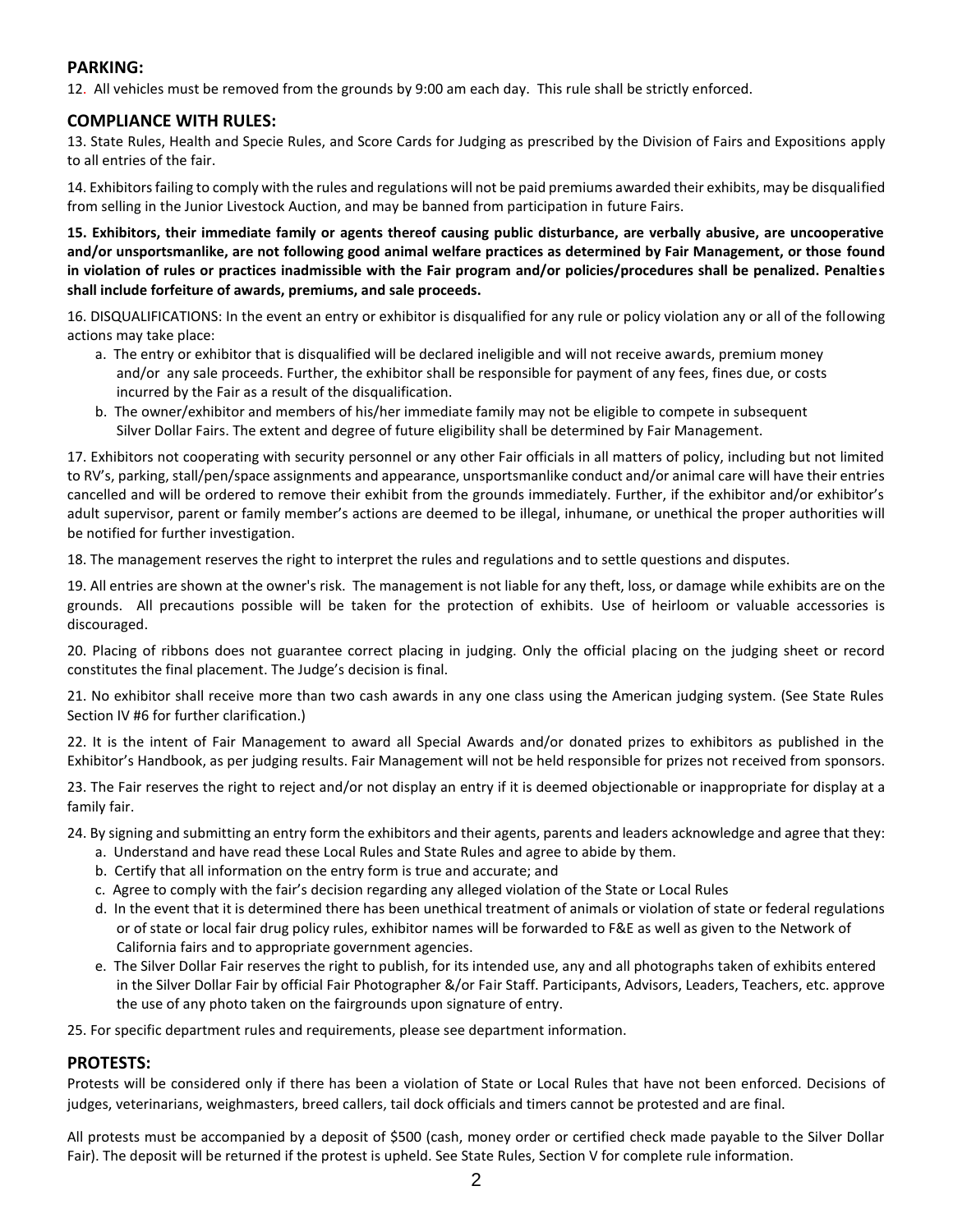The protestor shall make every effort to file the protest prior to judging. All protests must be filed in writing within 24 hours of the time of the cause of the protest and before conclusion of fair. See State Rules, Section V for complete rule information.

Protests shall be adjudicated by Fair Management and/or members of Board of Directors.

# **Refer to CDFA State Rules, Section V for complete Protest rules.**

# **CODE OF CONDUCT FOR JUNIOR EXHIBITORS:**

26. The Management reserves the right to immediately remove any exhibitor from competition and/or the Junior Livestock Auction, as well as withhold premiums (cash and awards), and revoke exhibiting privileges for a period of 13 months from the date of the infraction for "unacceptable conduct".

Examples of "unacceptable conduct" are, but not limited to:

- a. Possession and use of alcoholic beverages by a minor, under the age of 21.
- b. Possession and use of all tobacco products, including E-Cigarettes and Vapors, under the age of 21.
- c. Smoking or vaping in the barns.
- d. The use of any drugs other than prescription medication.
- e. Tampering with fire extinguishers, fire alarms, or any other emergency equipment.
- f. Violation of the **MIDNIGHT** curfew without permission.
- g. Obscene language or gestures directed to any judge, employee, or official of the Silver Dollar Fair.
- h. Criticizing or interfering with the judge, show management, or other exhibitors while in the show ring or other conduct determined detrimental to the show.

# **ADMISSION AND PASSES:**

27. Each livestock exhibitor will be issued an exhibitor pass after his/her animal is in place on the Fairgrounds and has met necessary weight requirements. THIS PASS ALLOWS EXHIBITORS TO ENTER THE GROUNDS TO CARE FOR THEIR LIVESTOCK. Parents/guardians of Junior Livestock exhibitors may purchase a wristband pass at the Livestock office **at the posted time** on the day of weigh-in. This pass will be good **for the duration** of the fair and MUST be presented at the gate to be admitted to the fair. **No refunds will be issued.**

28. Trailer and Camper Spaces by reservation only**.** RESERVATION INFORMATION WILL BE AVAILABLE AFTER April 1, 2022.

29. Junior Livestock exhibitors will be allowed to stay overnight in trailers under the direct supervision of approved chaperones. Names of chaperones & junior exhibitors should be provided to the FAIR ADMINISTRATION OFFICE at the time reservation forms are submitted. Junior Livestock Exhibitors must be in their beds by 12:00 midnight each night, or management may withdraw the exhibitor's animal from the Junior Livestock Auction.

# **LIVESTOCK – GENERAL**

30. Breeding Livestock entries are open to residents of Butte, Colusa, Glenn, Plumas, Sutter, Tehama & Yuba Counties, unless otherwise noted. **Entry Fees are non-refundable**.

31. Animal projects must be owned solely by and under the exhibitor's care and management and under the supervision of the organization in which the project will be shown as specified below. The official ownership date is the date shown on the receipt of sale unless the animal was bred by the exhibitor. The days are counted prior to the opening day of the fair. Ownership must be maintained through show date(s) of fair or event.

- a. Market animals: Beef 120 consecutive days; Swine, Sheep and Goats 60 consecutive days
- b. Breeding and feeder animals: 30 consecutive days
- c. All small market animals (rabbits): 30 consecutive days

32. Livestock Exhibitors may purchase additional Liability Insurance through the Fair at a cost of \$35.00 per family for large animal exhibits. The insurance provides liability coverage ONLY during the Silver Dollar Fair. This fee is due by closing date of entries.

33. At Manager's discretion, livestock department entries can be limited. Management reserves right to return entries when facilities are filled.

34. Breeding and feeder animals shall be identified by a permanent number (ear tag, tattoo, photo or drawing, brand, ear notching or microchip) on the animal which matches the number recorded on the entry form. Market animals will have a tag attached to the animal by the fair after the animal has met weight requirements. Eartag/permanent ID must remain on the animal at all times. The Silver Dollar Fair reserves the right to check an animal's ID at any time once the animal is on the grounds. Sheep and Goats require official Scrapie identification tags. Dairy Goats may have legible registration tattoos and/or RFID tags when accompanied by registration papers and RFID reader.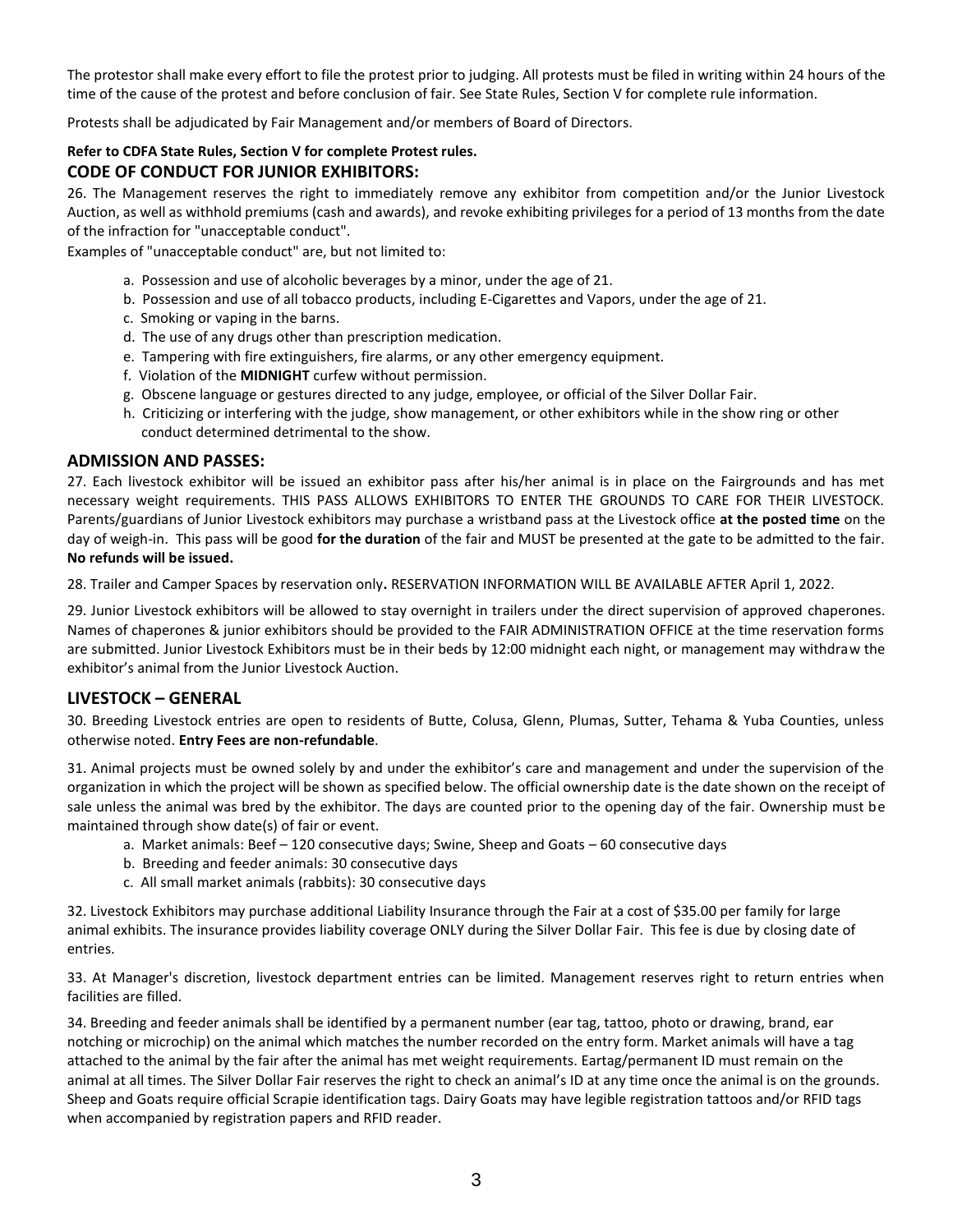35. Livestock will not be accepted on the grounds before 6:30 am Tuesday, **May 24, 2022,** and must be in place **by the conclusion of weigh-in times as set by Fair Management,** unless otherwise stated on Department pages. Please see Departments for specific information.

36. Absolutely no livestock allowed beyond the south end of the Cassidy Pavilion.

37. Breeding Livestock & non-market animals will not be released prior to stated release time on the closing day of the Fair without official permission from Fair management. Exhibitors who remove animals without official permission prior to the scheduled approved release time are considered in violation of rules and subject to sanctioning which may include disqualification of entries, awards returned, premiums not paid and/or exhibitor not being allowed to show at future Silver Dollar Fairs. Animal release exception are Primary Goat and Rabbit Showmanship animals. Please see specific departments for information.

38. All animals must be removed by **9:00** pm **on the posted day of release as set by Fair Management**. Tack and/or Decorations must be removed before 7:00 am Wednesday June 1. Unclaimed items may be disposed of at the Fair's discretion.

39. Junior livestock divisions for large animals will be open to 4-H members who have turned 9 by January 1, 2022, and are no older than 19, and to FFA, Grange and Junior Exhibitors who meet the age requirements as defined in the State Rules. Special needs participants who are older than 19 may be enrolled in 4-H special education programs with the approval of the county 4-H program staff. Youth in these programs may participate until they are 22 years of age as per the State Education code.

40. Grange Exhibitors will show in the appropriate age class in the 4-H Divisions.

41. Independent Exhibitors in 8<sup>th</sup> grade & below will show in the 4-H Divisions and exhibitors 9<sup>th</sup> grade & above will show in the FFA Divisions.

42. "**INDEPENDENT**" junior exhibitors participating in the Junior Livestock Auction and/or Livestock classes must meet requirements set out in the Local Rules and are subject to State Rules, Section VII. An Independent Exhibitor is defined in the State Rules for California Fairs as an "Exhibitor not eligible to compete in a certain category as a member of 4-H, Grange or FFA junior organization". Requirements for Independent Exhibitors follow and must be met in order to show as an Independent Exhibitor at the Fair. All State and Local Rules apply.

- a. **Be a resident of Butte County**. Proof of residency in Butte County must be submitted with entry form (current utility bill, cell phone bill, etc.)
- b. **Attend a school in Butte County**. Proof of attendance in a Butte County School must be submitted with entry form. If the independent exhibitor has graduated from high school and meets the age requirements as specified in the State and Local Rules, they must provide proof that they graduated from a High School in Butte County. Youth enrolled in on-line or home school must provide documentation of school enrollment. Fair Management will determine eligibility on an individual basis.
- c. Independent Exhibitors must be at least 9 years old by January 1, **2022**, to compete in large animal (Beef, Sheep, Swine, Dairy Goats, Boer Goats, Market & Fiber Goats) competitions at California Fairs.
	- 1. Exhibitors are eligible to compete/exhibit through December 31<sup>st</sup> of the year in which they turn 19 years of age. Independent exhibitors may only compete one year after graduating from high school providing, they were entered as a Silver Dollar Fair livestock exhibitor the previous year & meet age requirement.
	- 2. Youth may be ineligible to participate as Independent if documented disciplinary action involving project(s) has been taken against them by 4-H, FFA or Grange organizations. The Fair may revoke exhibition privileges for a period of 13 months from date of documented disciplinary action taken against them by 4-H, FFA or Grange. Examples of documented disciplinary actions are, but not limited to:
		- expulsion
		- suspension
		- or any other action as determined by Fair Management.
- d. Must own and grow or construct their own exhibits. Animal(s) must be under exhibitor's care and management for length of time required in Local Rule #31. Must provide bill of sale showing date of ownership for large animal entries (cattle, swine, sheep, meat goats & dairy goats) and permanent tag, tattoo &/or hog ear notch information by ownership/entry deadline.
- e. Have a responsible adult supervisor named on entry form, provide phone number where supervisor can always be reached, and provide on ground supervision during Fair.
- f. Provide project management records and proof of supervision as to length of project to Fair Staff. The Project Record Form & Independent Exhibitor Affidavit may be found on our website or is available in the Fair Office. **The Project Record & Independent Exhibitor Affidavit must be submitted to and approved as acceptable to the Livestock Office no later than 5:00 pm Monday, May 23 or entries will be disqualified.**
- g. **All Junior Livestock Exhibitors are required to participate in a certified QUALITY ASSURANCE & ETHICS AWARENESS TRAINING or complete YQCA training and provide current certificate of completion no later than 5:00 pm April 15, 2022. See Rule #43.**
- h. Juniors who have been 4-H, FFA or Grange project members within 60 days (120 days for market beef) prior to the fair are not eligible to compete in that project as Independent juniors or enter project(s) under a different organization.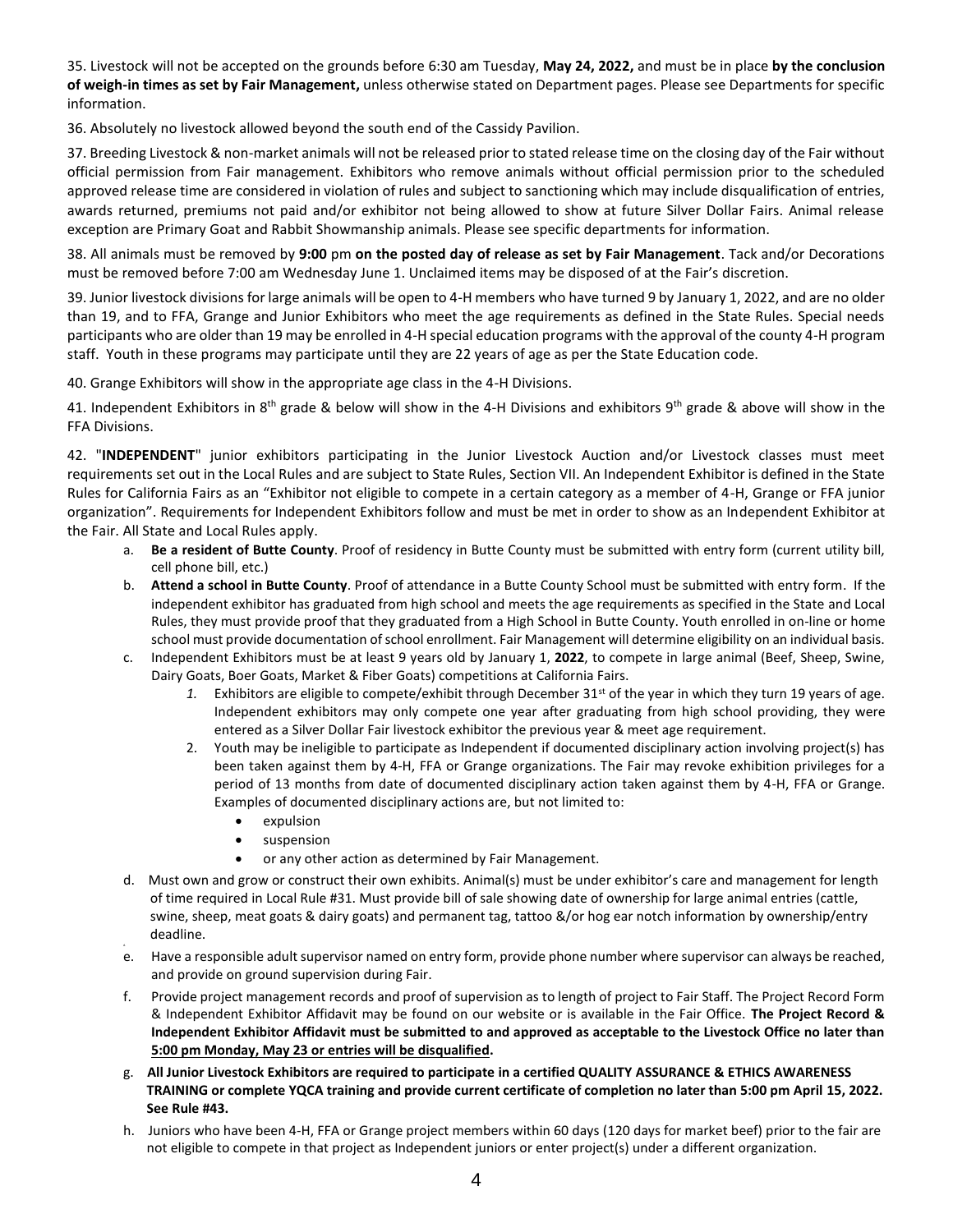- i. Exhibitors in 8<sup>th</sup> grade & below will show in the 4-H Divisions. Exhibitors in 9<sup>th</sup> grade & above will show in the FFA Divisions.
- j. Uniform requirements for an Independent Livestock Exhibitor consist of a white, collared shirt, white pants, or white jeans and boots or closed toe shoes. Pants and/or jeans must be hemmed and untorn.

**In addition to the above**, **Independent Junior Exhibitors entering market animals must submit the following documentation:**

- **a. Bill of Sale with the exhibitor's name and date of purchase of animal**
- **b. A photograph of the exhibitor with the animal including any brands, ear tags, or ear notches that would uniquely identify that animal (See Rule #73)**
- **c. Verification of the animal's permanent tag and/or tattoo.**

**This documentation must be submitted to the Fair based on the following schedule per species exhibited by the exhibitor:**

- **a. Market Beef – 120 days prior to the opening day of Fair**
- **b. Market Lambs, Goats & Swine – 60 days prior to the opening day of Fair**
- **c. Rabbit Meat Pens – 30 days prior to opening day of Fair.**

**43: ALL JUNIOR LIVESTOCK EXHIBITORS are required to participate in a certified QUALITY ASSURANCE & ETHICS AWARENESS TRAINING or complete YQCA training (Youth for the Quality Care of Animals) and provide current certificate of completion no later than 5:00 pm April 15, 2022, or entry will be disqualified. Certification will be verified and if it is not current or valid the entry will be disqualified. YQCA is a national multi-specie assurance program for youth. See YQCA.org for information and certification.**

44. Management reserves the right to remove any exhibitor from competition and/or the Junior Livestock Auction & disallow premiums for jeopardizing the welfare of an animal on the Fairgrounds, including the application of artificial stimulus. Management to determine violations. Violations of this rule can prevent exhibitor from showing at future fairs.

45. Livestock exhibited at the Silver Dollar Fair must be cared for and treated in a humane and ethical manner. Silver Dollar Fair and the International Association of Fairs and Expositions is uniting with other member fairs in an effort to support ethical and humane treatment of all animals exhibited at Fairs as well as reinforcing educational emphasis of competitive programs for animals and maintaining the highest integrity standards of all participants. **The Silver Dollar Fair has adopted the** *IAFE Code of Show Ring Ethics* **Guidelines for our Livestock Shows and reserves the right to disqualify any animal or exhibitor that has violated those specific guidelines***. IAFE Code of Show Ring Ethics* **can be found on pages following Local Rules.**

46. Artificial means of filling animals is prohibited. Drench guns, stomach pumps and/or any mechanism used to artificially fill or provide a liquid diet (drench) are not allowed. Any exhibitor in violation of this rule will be subject to disqualification and/or loss of premiums/auction proceeds.

47. The management reserves the right to vacate, declare ineligible for competition, and/or order the removal of any entry which is not in the best interest of the Fair, is unsightly, unhealthy, injured, lame, unsound, endangers public safety, violates the Fair's Animal Welfare Policies, or has been entered in violation of these rules and regulations. Exhibitors that violate the IAFE &/or the Fair's Local Rules and/or Animal Welfare Policies will be reported to the appropriate law enforcement agency.

48. A veterinarian will be on site for inspection during livestock check-in & weigh-in. Any animal exhibiting any contagious disease will be sent home.

49. Animals showing any stage of prolapse will not be allowed.

50. All pens and stalls must be cleaned before 9:00 am each day. The exhibitor is expected to use bedding as needed to keep pens & animals clean. Livestock pens/stalls must be suitable for public display & maintained in a clean condition. Animals must be cared for to the satisfaction of Fair Management for exhibitor to be eligible for premium awards & participation in the Junior Livestock Auction. Aisles & public walkways must be kept clean and clear of tack and/or equipment. Exception: animal fitting allowed as per Management permission. Bedding removed from pens & stalls must be placed in waste receptacles (bins) provided by the fair. AISLES MUST BE KEPT FREE OF BEDDING WASTE.

51. Use of muzzles on any sheep is prohibited at all fairs.

52. Exhibitors showing livestock must have a stall card providing their name and club. If exhibitor has breeding animals, stall cards must include animal information (breed, sex, id info, etc.) Signage must remain on pen until after auction for market animals, or upon release for breeding animals (see local rule #56)

53. All stalls, displays and booths are subject to inspection by the State Fire Marshal in regard to fire hazards. Non-Flammable materials must be used for all decorations. No decorative electrical lights will be allowed in livestock barns for pen or display decoration. Background materials for pen decorations must not be of a solid material such as plastic or plywood. Pens behind and to each side of you must be visible and the view of neighboring pens must not be blocked. If materials do not meet flammability compliance, they must be removed.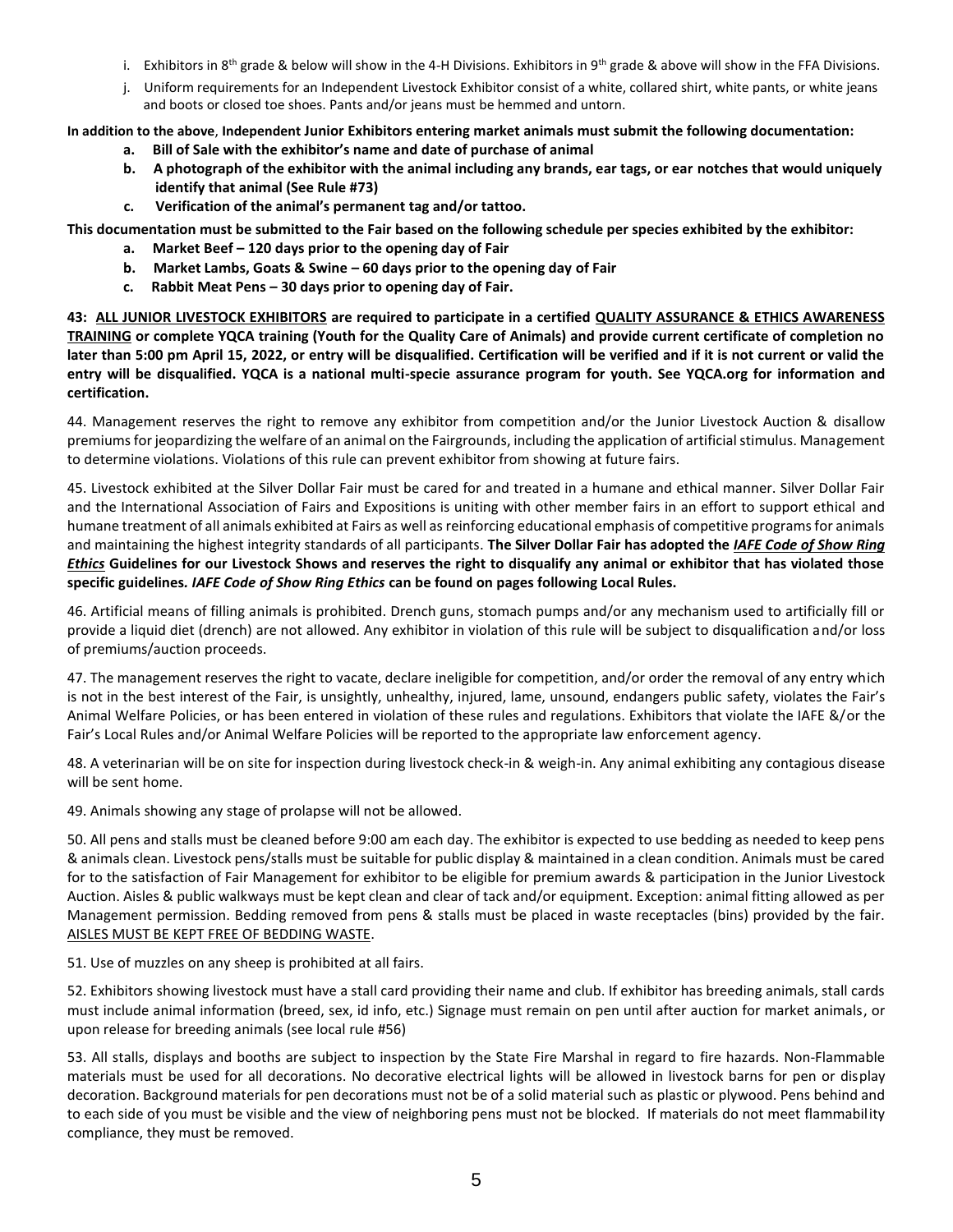54. Electrical cords will not be allowed to lay on the ground outside of exhibitor's stall/pen/ tack space or in public walk spaces. The number of fans may be limited per exhibitor/animal based on space & electrical service available. SEE ELECTRICAL EXTENSION CORD & POWER STRIP SAFETY in Handbook. No generators will be allowed to operate in the livestock barns. NO portable coolers allowed.

55. No "For Sale" signs may be posted in the livestock barns.

56. **BREEDING LIVESTOCK EXHIBITS**: Display & educational materials, tack, feed, supplies, etc. may not be removed prior to time stated by Management. Silver Dollar Fair may withhold premium money for exhibitors removing display material and/or animals prior to stated release time and exhibitor may be prevented from showing in future Silver Dollar Fairs. **No vehicles will be allowed on the grounds to remove these items before 8:00 pm on the final day of the Fair**. See local rule #12. Breeding animal exhibits must have signage identifying exhibitor name & Club/Chapter through the entire Fair.

**MARKET ANIMAL EXHIBITS**: **Display and educational materials may not be removed prior to the conclusion of the Junior Livestock Auction, Saturday, May 28, 2022**. Silver Dollar Fair may withhold premium money for exhibitors removing signage prior to that time. No vehicles will be allowed on the grounds to remove these items. Local rule #12.

57. REGISTRATION PAPERS MUST BE CHECKED THE DAY PRIOR TO JUDGING OF EACH INDIVIDUAL SPECIES.

*58. Junior Exhibitors are to fit and groom their own animals. Agriculture instructors, 4-H/ Grange leaders and Independent Supervisors should work with the Junior Exhibitors and their animals prior to the fair so that the Junior Exhibitors are prepared to do their own fitting and grooming when they arrive at the fair. However, because of the educational nature of livestock shows, it is appropriate on occasion for parents, leaders, or other youth eligible to exhibit at that show, to provide assistance. Assistance should always be given only when the exhibitor is present and actively engaged. Club members may share in feeding of animals and the cleaning and maintaining of the pens but should not share in the actual fitting and grooming of animals. Physical challenges and age can be an exception to this rule.* 

59. Pop-up Tents or other portable shade structures are not allowed.

60. Exhibitors will be required to fit and groom their animals in fitting areas designated by the fair. Blocking Chutes and/or Fitting Stands (Trim Tables) will be moved or removed by fair staff without warning if they are placed in an area not designated by the fair or there are safety concerns. Approved fitting areas will be noted on penning charts.

61. If an exhibitor has more than one breeding animal entered in a class, another current Silver Dollar Fair livestock exhibitor may show the additional animal(s). These exhibitors must meet dress requirements as specified in Local Rule #**63**.

62. 4-H shows first in even years, FFA in odd years.

63. Junior Livestock Exhibitors must wear the appropriate uniform of their respective organization when showing and selling livestock. All Livestock Exhibitors must wear boots or closed toe shoes with an enclosed heel. Pants must be hemmed and untorn. Junior Exhibitors who help show in group or pen classes must also wear the official show uniform while showing. Silver Dollar Fair requires the following:

- a. The recognized 4-H show uniform to be worn by all 4-H exhibitors and by helpers in individual and club groups while showing livestock shall consist of long white pants or jeans and white sleeved (long or short) shirt with collar. 4-H requires exhibitors wear the 4-H tie or scarf and the 4-H Hat branded with the UC ANR and the 4-H clover logo (youth may wear current green hat with only the 4-H clover logo and/or white hat for the remainder of their 4-H career).
- b. The recognized FFA show uniform to be worn by all FFA exhibitors and by helpers in individual and chapter groups while showing shall consist of white pants, white shirt (short or long sleeved), the official FFA Jacket and the official FFA four-in-hand necktie or scarf. Hats or headgear of any kind shall not be worn with the official show uniform while showing.
- c. The Grange uniform shall consist of dark blue denim pants; white long sleeved (short sleeved allowed in hot weather), button-front dress shirt with collar; the official red waist vest with National Grange emblem on the back; black or brown belt with appropriate buckle.
- d. The approved attire for Independent Exhibitors while showing shall consist of long white pants or jeans and white sleeved (long or short sleeve) shirt with collar.

# JUNIOR LIVESTOCK AUCTION – LIVESTOCK & ELGIBLE JR. AG EQUIPMENT AUCTION PROJECTS:

64. Juniors who are residents, students or members of a recognized Butte County 4-H or Grange Club, Butte County FFA Chapter, and/or Independent Exhibitors, who are residents of Butte County and enrolled in a Butte County School may exhibit and sell one (1) market animal (beef, sheep, swine, meat goat, one (1) Meat Pen of Rabbits) or one (1) Ag Equipment Auction item as approved by Fair Management; if they have not sold a market animal at a county or district fair in the same calendar year, excluding the Butte County Fair, the California State Fair and National Shows. Independent Exhibitors see Local Rule #42 for complete requirements. Youth with residence outside of Butte County, enrolled in a Butte County Club/Chapter, see Local Rules #67-68 for complete requirements.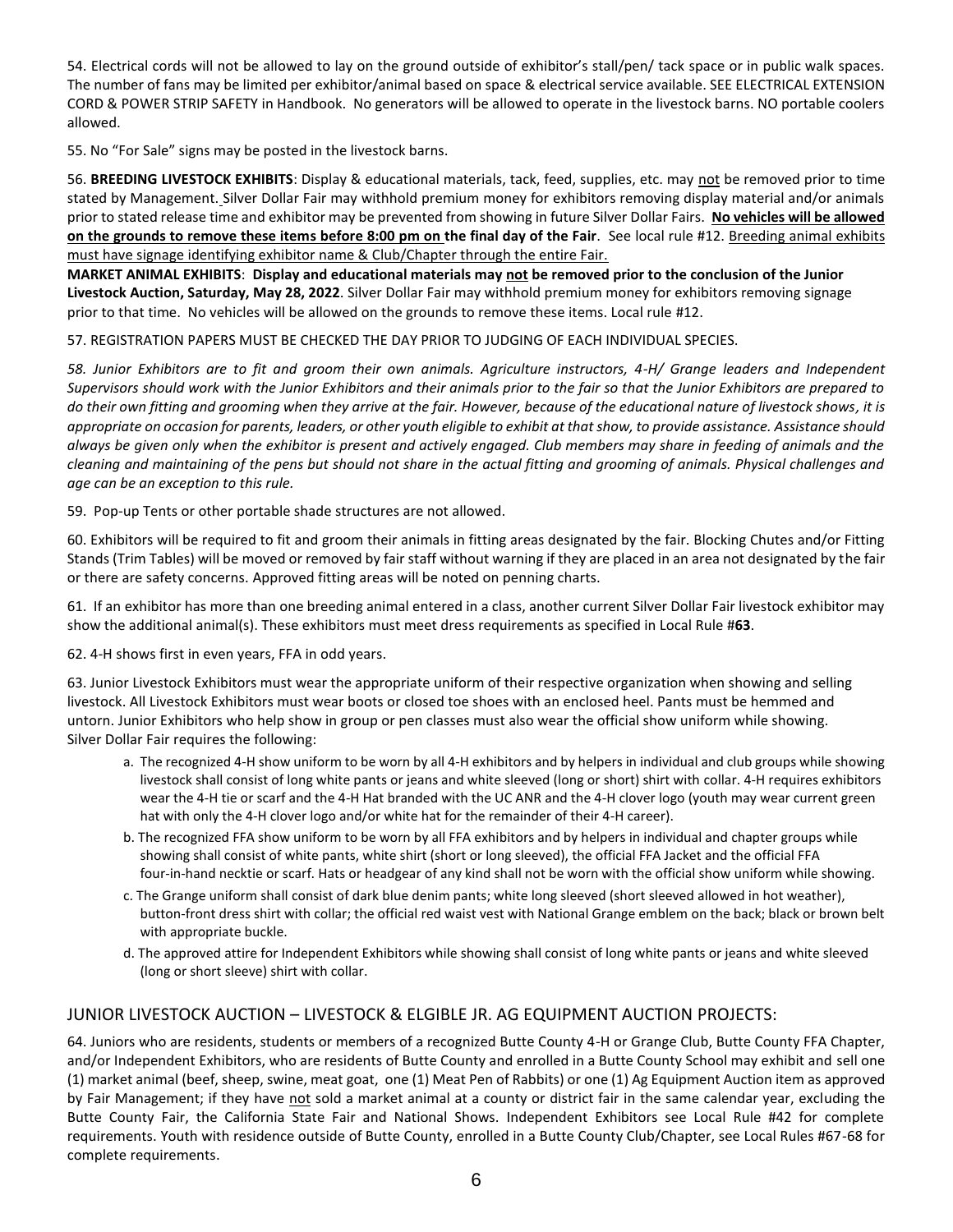65. There will be no duplicate market animal or ag equipment auction project entries allowed. A duplicate entry will result in the cancellation of all market or ag equipment auction project entries of that individual exhibitor. Exception may be made for exhibitors on a waiting list. Entry fees are non-refundable except as a result of the lottery process. See Rule #71.

66. By submitting the entry form, the exhibitor/seller in the Junior Livestock Auction agrees to abide by and be responsible for all the rules set forth concerning the Junior Livestock Auction. The exhibitor/seller agrees that it is a requirement for the market animal to be sold at the Junior Livestock Auction destined for harvest. There will be no live animal pickup of Auction animals. NO EXCEPTIONS. Once an animal has been shown in a market class and determined by the judge to be "market ready" or "market acceptable" it is consigned to the Auction and cannot be withdrawn by the exhibitor or the buyer. The exhibitor/seller guarantees that the animal they are selling through the auction, on the day of the sale, to be healthy, sound, disease free, and in compliance with all State and Federal animal health regulations concerning the use of pharmaceuticals and withdrawal period. See Local Rules #80 & 81. Once an Ag Equipment Auction project has been judged eligible for the Junior Livestock Auction, it is consigned to the auction and cannot be withdrawn by the seller.

67. Youth with residence outside of Butte County that are a member of a recognized Butte County chapter or club and enrolled in a Butte County School that wish to enter a Market Animal or an Ag Equipment Auction Project in the Silver Dollar Fair must submit a letter to the Fair Manager stating the following:

- their intention to enter and show a market animal or an ag equipment auction project at the Silver Dollar Fair.
- certify they will not enter, show, and/or sell a market animal or ag equipment auction project at any other fair, other than Silver Dollar Fair or those allowed in Silver Dollar Fair Local Rules.
- Submit proof of current enrollment in a Butte County School (progress report, etc.)
- submit the letter no later than 5:00 pm of the entry closing date for the specie they wish to enter. (120 days for steers, 60 days for hogs, lambs and goats, 30 days for rabbit meat pens, or the entry deadline for ag equipment auction project)

Youth with residence outside of Butte County are not eligible to show a market animal or an ag equipment auction project at the Silver Dollar Fair until they are granted written approval from the Fair Manager. Approval is at the Silver Dollar Fair Manager's discretion.

68. Youth who have entered a market animal in other County or District fairs will not be permitted to enter, show and/or sell a market animal at the Silver Dollar Fair for the period of January 1 – December 31 of the current fair year. (Exceptions are Butte County Fair, State Fair, and National Shows.)

69. **Opening dates** for market animal entries are 8:00 am on the dates below:

- (1) **Steers, September 15, 2021 (3rd Wednesday in September)**
- (2) **Hogs Lambs, Goats, January 3, 2022**
- (3) **Rabbit Meat Pens, February 1, 2022**

 **Closing dates** for market animal entries are by 5:00 p.m. on the dates below:

- (1) **Steers: January 26, 2022** (120 days prior to opening day of the fair)
- (2) **Hogs, Lambs & Goats: March 28, 2022** (60 days prior to opening day of the fair)
- (3) **Rabbit Meat Pens: April 26, 2022** (30 days prior to opening day of the fair)

70**.** Opening dates for Ag Equipment Auction Project entries are 8:00 am on the day the Exhibitor Handbook is available online. Entry closing date for Ag Equipment Auction Project entries is 5:00 pm **April 15, 2022**. The project must be approved by the Fair Manager by the entry closing date. A maximum of five (5) Ag Equipment Auction Projects will be sold at the Junior Livestock Auction as determined by the Judge(s). See Junior Ag Equipment Auction Project Department, Division & Class information for complete rules and requirements. Copies of the 2020 Department 25, Jr. Ag Equipment Auction Project, information is available online or upon request. The 2022 Exhibitor Handbook with Department information is scheduled to be online February 1, 2022.

### 71. **Market animal entry lottery rule**:

- Market animal entries will be limited to **45** steers, **270** hogs, **210** lambs and goats combined, and **40** rabbit meat pens.
- Entries will be received by the Fair Office between the entry opening date specified in the Local Rules and close of entries, which is the ownership deadline as specified in State Rules.
- If at 12:00 noon on the 5<sup>th</sup> business day after entry opening there are more market animal entries than the limit allows (for a specie), the Fair shall institute a public lottery to select the specified number of entries allowed from all entries for each specie, received from the beginning of entry opening.
	- $\circ$  This public lottery will take place at 4:00 pm on the 5<sup>th</sup> business day after entry opening in the Fair Administration Office and shall be open to any interested party to witness.
	- o Entries not selected in the lottery for participation in the market animal show will be entered into a secondary lottery to rank a waitlist order.
- Any entries submitted after 12:00 noon on the 5<sup>th</sup> business day after entry opening will be accepted if entry limits for that specie have not been exceeded. If entry limit has been reached entries will be placed on the waitlist in order of receipt by the Fair Office, behind entries that were received in the Fair Office prior to **12:00 noon** on the 5th business day after entry opening.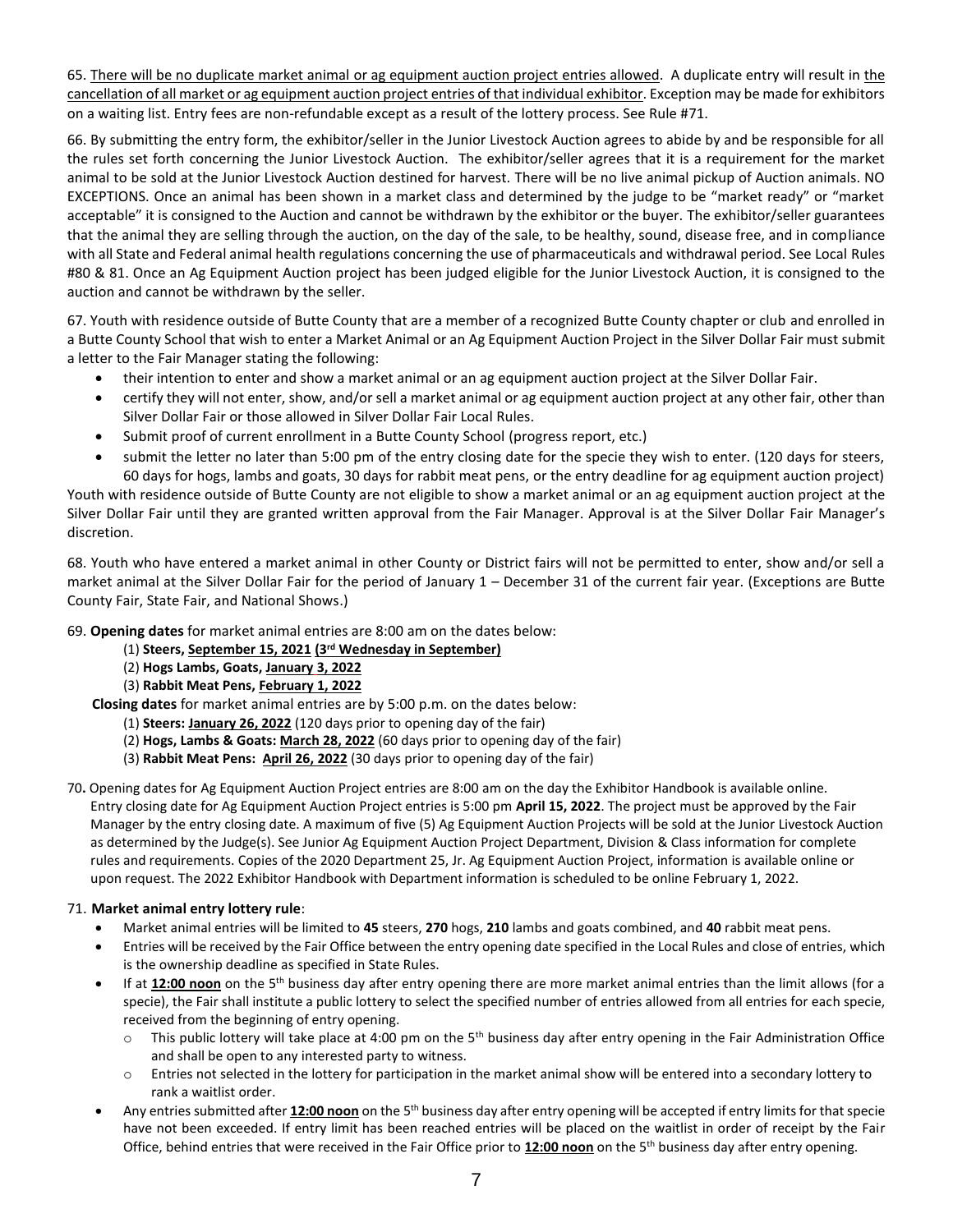- If an entry that was selected to participate in the market animal show withdraws for any reason, entries from that specie waitlist will be selected to participate in the Market Animal show based on rank order.
- Entry fees are due when entry form is submitted.
- If an exhibitor is not selected to participate in the market animal show as a result of the lottery process, the entry fee will be refunded upon request.

72. Replacement (back-up) animals of the same specie will be allowed as approved by Fair Management only if the ownership information is submitted prior to entry closing (photos, breeder information, bills of sale, etc.) within an immediate family, and is not another exhibitor's primary animal. If an exhibitor has more than one market animal, they must declare a "primary" and a "back-up" animal prior to entry closing. Photos and identification information must be marked accordingly. No exhibitor may enter or show a backup animal that is another exhibitor's primary animal entry. Under no circumstances, can a backup animal be shared outside an immediate family or with a group of exhibitors. For ownership deadlines see Local Rule #31. **Processing Fee must be paid for each back-up animal entered and is non-refundable. Back up animals are not eligible to be entered in any other Division.**

73. PROOF OF OWNERSHIP must be provided to the fair within the time frames listed in rule #69 (120 days prior to the opening day of fair for steers, 60 days prior to opening day of fair for hogs, goats and lambs, 30 days for rabbit meat pens). Photo Requirements:

a) Photographs of all market animals with the exhibitor:

- Steers, Hogs, Lambs & Goats: Photo #1: Must be side view of animal with exhibitor, showing entire animal, as close & clear as possible to identify animal & exhibitor.
- Lambs & Goats Photo #2: Must be of exhibitor & animal showing scrapie tag.
- Hogs Photo #2: Must be of exhibitor & animal showing any ear notches.
- Rabbit Meat Pens Photo #1: Must be of exhibitor and pen of rabbits, including any back-up rabbits, taken as close & clear as possible so that exhibitor and animal may be identified.
- Rabbit Meat Pens Photo #2: Must be of exhibitor & animals showing rabbit's ear tattoos.

b) Submit photos **electronically online** of each animal with exhibitor individually. If the exhibitor has a back-up animal, all proof of ownership photos & documents must be provided. The Fair reserves the right to refuse submissions and request another photograph(s).

c) Market Lamb & Market Goat entries must provide a copy of the bill of sale(s) for both primary & replacement animals showing scrapie identification number and name of breeder, by the 60-day ownership deadline.

d) Market Hog entries must provide breeder information for both primary & replacement animals by the 60-day ownership deadline. Bill of Sale showing 60-day ownership and exhibitor's name must be available upon request of Fair Management.

## *If all Proof of Ownership documentation is not submitted and accepted by 5:00 pm on the date of entry deadline, the entry will be cancelled. NO EXCEPTIONS.*

74. Market Steer exhibitors must provide a Bill of Sale or Brand Inspection slip for primary & back-up (replacement) animals. A brand inspection or out billing from a sales yard must be made out to the exhibitor, showing 120-day ownership, or signed statement that animal was dropped from exhibitor's cow & raised by exhibitor.

75. Rabbit Meat Pen entries must be identified by permanent ear tattoos. Individual tattoo numbers must be submitted by the 30 day ownership deadline, and must match tattoo in rabbit's ear when checked in. Bill of Sale showing 30-day ownership and exhibitor's name must be available upon request of Fair Management.

76. Market steers only. No heifers or bulls are allowed as market animal entries.

77. Market swine are barrows and gilts only.

78. Market hogs eligible for the Junior Livestock Auction will be tattooed at a time of Fair Management's discretion. Tattooing will be done after market judging is completed and before the Junior Livestock Auction.

79. Replacement of injured or deceased animals: If a market animal is seriously injured or dies after the ownership deadline and prior to the fair, a report with cause of death & death certificate must be completed by a licensed veterinarian. The exhibitor must contact the CEO, who will determine whether an ownership variance will be granted. The exhibitor must have possession of replacement animal and provide proof of ownership with 7 days of the report to the Fair CEO. **Animals that are granted a variance**  *WILL NOT BE ELIGBLE TO COMPETE IN CHAMPION CLASSES/ CHAMPION DRIVE***.** 

80. Exhibitors are required to submit a completed **Livestock Declaration of Medication** Form for market animals. Form must be submitted before animal is shown in market classes. Fair Management may extend the deadline, if necessary, but no later than 12:00 noon Thursday prior to the Auction. No animal will be allowed to sell at the Junior Livestock Auction unless the form has been submitted and any withdrawal periods have been met. If drug residue is found in an animal carcass during processing, the exhibitor may be held responsible for repayment to Junior Livestock Auction Buyer and may be responsible for any additional costs.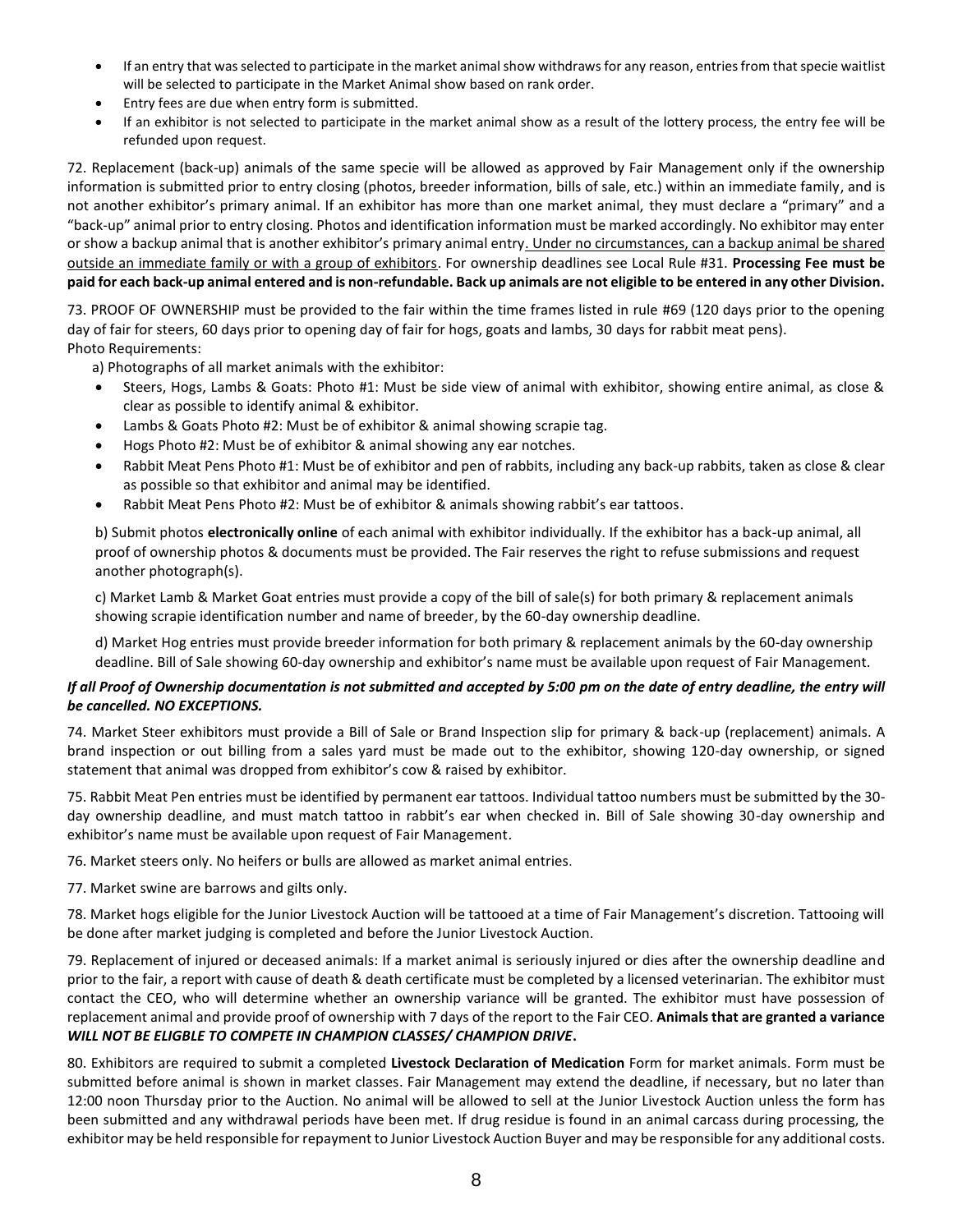81. The Silver Dollar Fair reserves the right to remove any animal from the Junior Livestock Auction that is found in violation of State or Federal animal health regulations concerning the use of pharmaceuticals. Animals suspected of this violation can be detained and tested. During this period, the fair will hold all auction proceeds from the sale of the animal. If the carcass tests positive for any abnormal residue, the proceeds for that animal must be returned to the buyer and the carcass will be destroyed.

82. Market Lamb entries will be inspected by the Fair Veterinarian prior to weigh-in.

- Any animal exhibiting Club Lamb Fungus, or any contagious disease will be sent home.
- Lambs must show lamb's teeth. All lambs will be mouthed at the scale.
- All market lambs must have been slick shorn from the knee and hock up 7-10 days before official weigh-in. Fleece not to exceed  $\frac{1}{4}$ " in length. Lambs with excessive wool will not be weighed until shorn to meet the satisfaction of the weighmaster.
- Lambs showing any stage of prolapse will not be allowed.
- All market lambs must have official USDA scrapie eartags at weigh-in.
- **TAIL DOCKING**: Market lambs must be docked such that the tail (dock) is healed and can be lifted from the exterior. Lambs that have no dock will not be eligible. See State Rules.
- Market lambs are wethers and ewes only.

83. Market Goat entries will be inspected by the Fair Veterinarian prior to weigh-in.

- Any animal exhibiting contagious disease will be sent home.
- Either horned, tipped or de-horned animals are permissible.
- Market goats must show milk teeth.
- All market goats must have official USDA scrapie eartags at weigh-in.
- Market goats are wethers and does only.

**84. Market animals will be weighed in on Tuesday, May 24, 2022, at times to be stated in the Exhibitor Handbook, online February 1, 2022, at www.silverdollarfair.org. Clubs, Chapters & Independent Exhibitors will be assigned times to bring animals for weigh-in. Animals must be on the grounds by the stated conclusion weigh-in time.**

Certified Weigh Masters will be provided by the fair. No pre-weighing will be permitted.

85. Rabbit Meat Pens must be brought to the fairgrounds on **Wednesday, May 25, 2022,** between 1:00 pm to 4:00 pm Rabbit Meat Pens must be checked in no later than 4:00 pm Rabbit Meat Pens will be weighed beginning at 4:00 pm Wednesday, May **25**

86. No private scales will be allowed on the grounds.

# 87. **No wet, blanketed, or muddy animals will be allowed to be weighed**.

### 88. **Market Animal Weight Requirements:**

- Market Steer weight limit: **1000 - 1300 lbs.** Maximum weight **1450 lbs.** Steers that weigh less than **1000 lbs.** or more than **1450 lbs.** will be disqualified at the scale and **will not** be eligible for Junior Livestock Auction. Exhibitors will be paid for up to **1300 lbs.**
- Market Hog weight limit: **210 - 280 lbs.** Maximum weight **290 lbs.** Hogs that weigh less than **210 lbs.** or more than **290 lbs.** will be disqualified at the scale and **will not** be eligible for Jr. Livestock Auction. Exhibitors will be paid for up to **280 lbs.**
- Market Lamb weight limit: **110 – 150 lbs.** Maximum weight **160 lbs.** Lambs that weigh less than **110 lbs.** or more than **160 lbs.** will be disqualified at the scale and **will not** be eligible for Jr. Livestock Auction. Exhibitors will be paid for up to **150 lbs.**
- Market Goat weight limit: **60 – 105 lbs.** Maximum weight **115 lbs.** Goats that weigh less than **60 lbs.** or more than **115 lbs.** will be disqualified at the scale and **will not** be eligible for Jr. Livestock Auction. Exhibitors will be paid for up to **105 lbs.**
- Rabbit Meat Pens: Each of the 3 rabbits that comprise a Rabbit Meat Pen must weigh a minimum of **3 ½ lbs and no more than 5 ½ lbs.** Rabbits are sold by the pen. Rabbit Meat Pens that do not meet weight requirements will not be eligible for the Junior Livestock Auction.

89. Disputed Weight Procedure: Re-weighing of market animals will only be allowed when the first weight taken is below minimum or above maximum weight allowed. The exhibitor must state to the Weigh Master immediately after the initial weight that they request a re-weigh. The animal and exhibitor must remain in the immediate scale area in view of the weighmaster. The scale will be re-balanced, and the animal weighed again. The second weight becomes the official weight. If the animal is removed from the immediate scale area and then returned to the scale for a re-weigh, no re-weigh will be allowed. All disputes will be settled at the scales. An exhibitor is allowed 1 animal at weigh-in. If you have a back-up animal, choose your market animal at home. **Only one market entry will be allowed on the fairgrounds.** Rabbit Meat Pens are allowed to bring only the 3 rabbits to be weighed in. **No backup animals will be allowed on the grounds.** 

90. Once a market animal has been weighed in and has met weight requirements, the animal will not be released to exhibitor except for the following: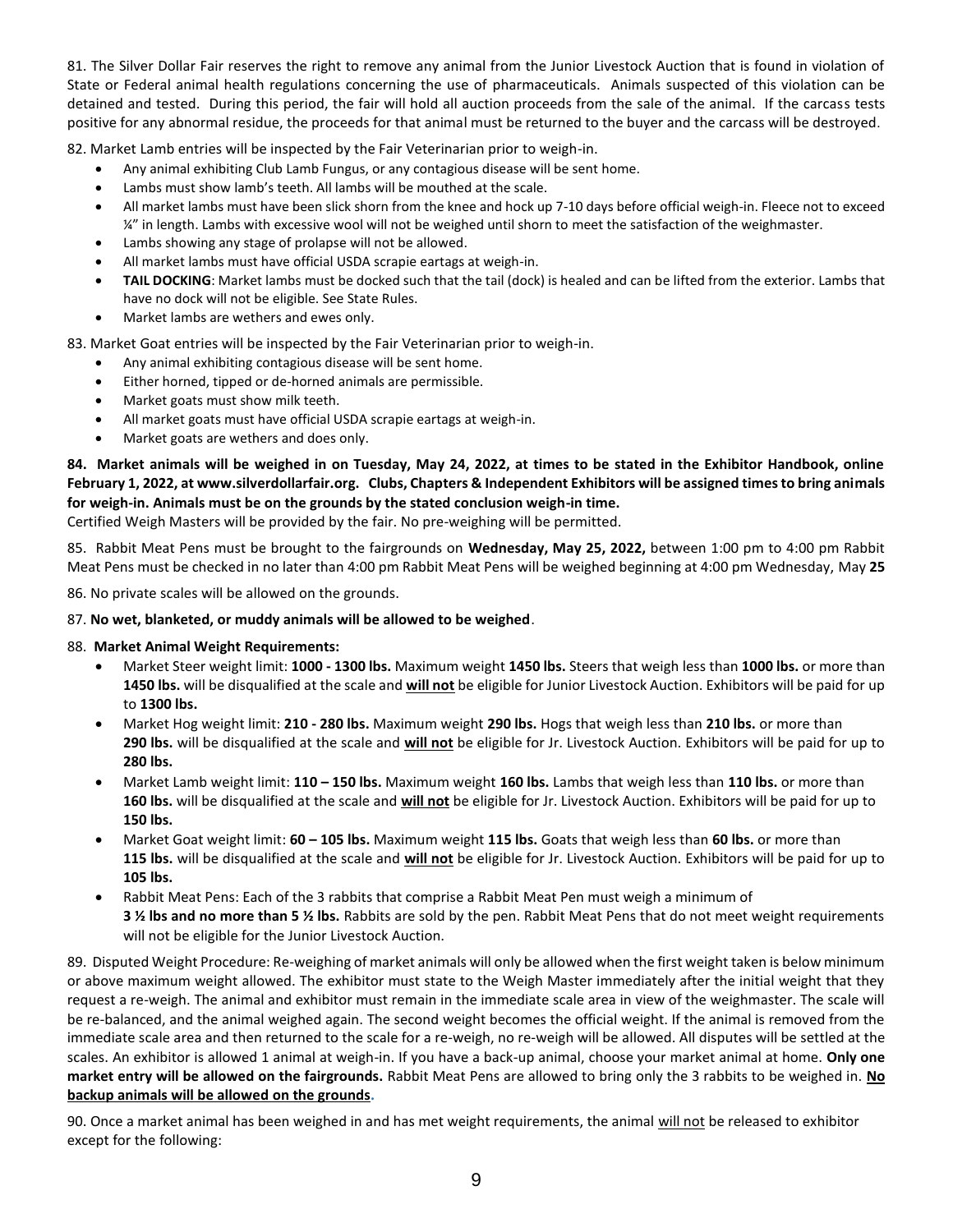- a. The animal is determined by the Judge as "not market acceptable" or "not market ready" and thereby disqualified from Junior Livestock Auction.
- b. The animal has been released by Judge or Fair Management for safety or health purposes.
- c. An exhibitor has been disqualified by the Fair for rule violations.
- d. An animal has been released by Fair Management for approved purposes.

Under no circumstances shall a Junior Livestock Animal leave the grounds without an official release signed by Fair Management. Once an animal(s) has been released, the animal(s) is NOT ELIGIBLE for the Junior Livestock Auction. Exhibitors that remove animals without official permission are considered in violation of rules and subject to sanctioning which may include disqualification of entries, awards returned, premiums and/or auction proceeds not paid and/or exhibitor not being allowed to show at future Silver Dollar Fairs.

91. **All sifted animals not participating in Showmanship must be removed from the fairgrounds immediately after weighing**. Animals sifted for Health reasons or those released for safety reasons must be removed from the Fairgrounds immediately.

92. STATE RULE SECTION VII: #25: **Animals shown in showmanship must be owned by the exhibitor, entered by exhibitor, and shown in an appropriate market or breeding/conformation class**. If the exhibitor has a market animal that is weight sifted and as a result may not show in an individual market class, the exhibitor may use this animal for showmanship if and only if this animal is the only animal the exhibitor has brought to the Fair. **Should an exhibitor whose animal has been weight sifted choose to show in Showmanship, the exhibitor must remove their animal from the Fair by 9:00 am the morning following their showmanship class. Exhibitor must obtain release from Livestock Management. Animal is NOT eligible for the Junior Livestock Auction.**

93. All participants must present their own animal in the Show Ring for market animal judging and in the Auction Ring for the Junior Livestock Auction. Special permission may be granted by a quorum of a committee consisting of the Jr Livestock Auction Chairman, Fair Board President and Fair Manager to use a substitute handler for showing or selling the animal only if the exhibitor is unable to show or sell their own animal. Substitute handler must be a current Silver Dollar Fair livestock exhibitor and must be approved by Fair Management. Requests must be made in writing. A substitute handler option does not apply to Showmanship classes. Assistant handlers will only be allowed if exhibitor is unable to show &/or sell their own animal and has been given written approval by Fair Management. Assistant handler must be a current Silver Dollar Fair livestock exhibitor and must be approved by Fair Management.

94. Auction animals must be presented in the auction ring and returned to the pens or stalls designated by Fair Management or auction committee. Seller must care for animals as long as the animal remains on the Fairgrounds.

95. **All animals eligible for the sale must have been shown as individuals in their respective classes. Market steers, lambs, hogs, goats, and rabbit meat pens must have been determined by Judge to be "market ready" or "market acceptable". Any animal determined by the Judge to be "not market ready" or "not market acceptable" is not eligible for the Junior Livestock Auction and must be removed from the Fairgrounds by 9:00 am the morning following their market class. Exhibitors must obtain a Livestock Release from Fair Management.**

96. Once a market animal has been shown in a market class and determined to be "market ready" or "market acceptable" it is consigned to the Auction and cannot be withdrawn by the Exhibitor. The animal must be sold unless released by Fair Management.

97. If an exhibitor misses their assigned market class, the entry may be disqualified at the Fair Manager's discretion.

### **98. If an exhibitor misses their auction sale lot, it is up to the Fair Manager's discretion when/if the animal will be sold in the auction.**

99. The Fair Management will arrange the Sale Order based on the American System placings of the Champions and Reserve Champions. If entries exceed limitations, the management reserves the right to name the entries eligible for the sale.

100. The Silver Dollar Fair reserves the right to publish, for its intended use, all photographs taken on the Silver Dollar Fairgrounds of livestock exhibitors and/or livestock entries taken by the Official Fair Photographer(s). Exhibitors must make themselves and their livestock available for photographs. The official photographs become property of the Silver Dollar Fair. Exhibitors may purchase photographs from the Official Fair Photographer. All Market Animal Champions are required to have a photograph taken by the official photographer. Participants and their families, advisors and leaders approve the reprinting or publishing of any photo taken on the fairgrounds upon signature of entry.

101. There will be a **6%** commission on all livestock and ag equipment auction projects sold through the Junior Livestock Auction, to be automatically deducted from the exhibitor's gross sale price.

102. Champions MUST sell.

103. **THE JUNIOR LIVESTOCK AUCTION IS A TERMINAL SALE**. Animals sold at the Junior Livestock Auction shall be sent to a contracted processing plant for harvest. There will be no Live Animal Pickup of Auction animals. NO EXCEPTIONS. See Rule #91. No registration papers will be provided by the seller. Buyer of animals through the auction shall not negotiate resale of animals during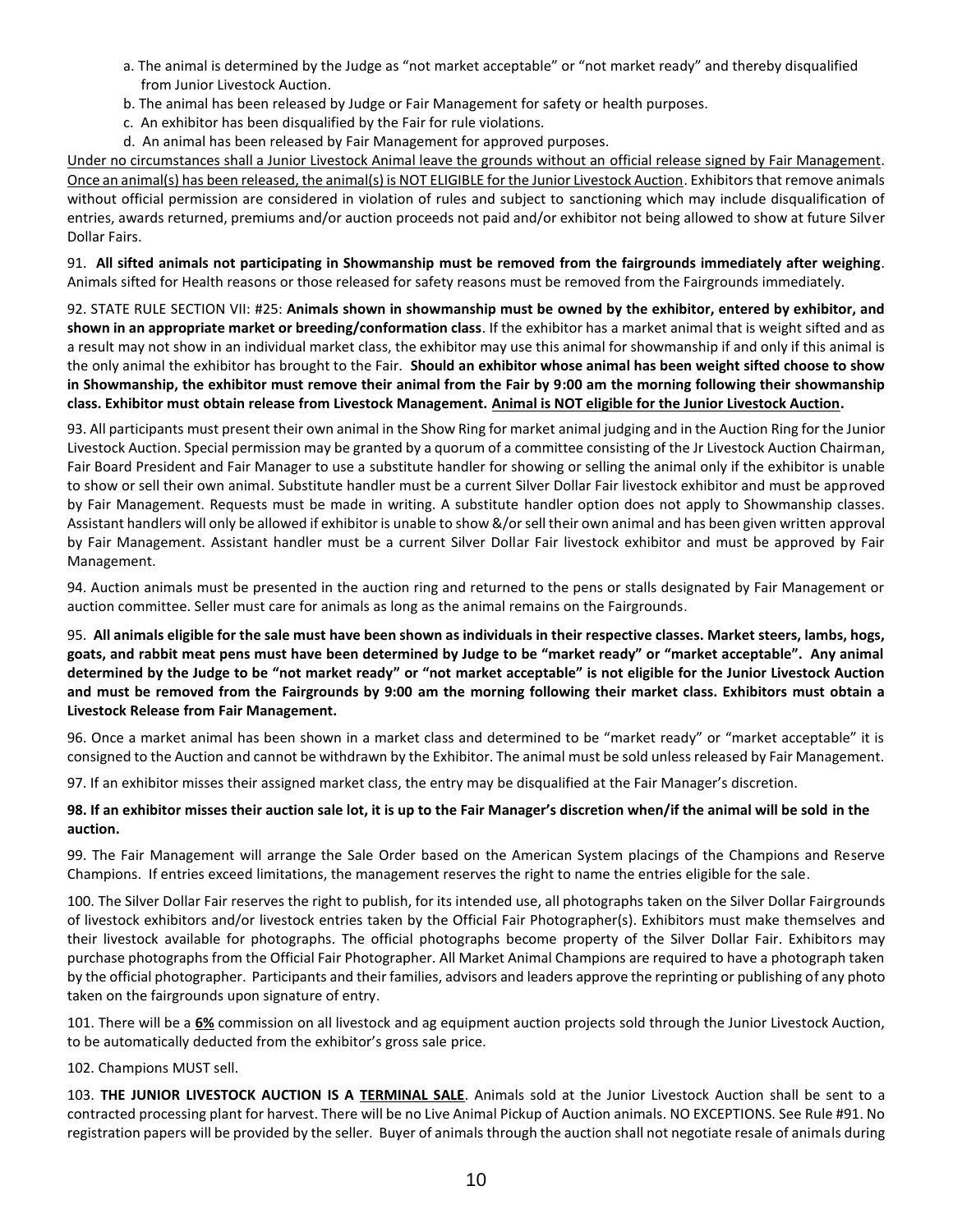the sale and transfer of animals from one buyer to another will not be permitted through the sale office. When soliciting new buyers inform them of the terminal sale rule prior to sale day.

104. All resale livestock will go to be processed through the designated processing facility or auction yard and will not be resold after the auction to private individuals.

105. The Junior Livestock Auction Auctioneer will not read or announce any information presented by the Exhibitor and/or agents of exhibitor during the Silver Dollar Fair Junior Livestock Auction.

106. During the sale of their animal, exhibitor may display only items awarded, presented, and/or approved by the Fair Management (ribbons, banners, buckles, special awards, etc.). Champion Market Animals may have a floral "blanket" provided by and at the expense and decision of the exhibitor.

107. Champion Market Animal exhibitors may have only ONE youth assist in the ring with the handling of Silver Dollar Fair awards, banners, and other special awards during the sale of the animal. The assisting youth must be a current livestock exhibitor at the Silver Dollar Fair and be in the uniform of their organization. Any exceptions to this rule must be approved by Fair Management.

108. Other Market Animal exhibitors (not champions) requiring assistance during the sale of their animal must obtain permission from Fair Management prior to the sale.

109. Fair Management reserves the right to hold an exhibitor's Junior Livestock Auction check, for any reason, for up to 60 days OR until Buyer has paid for that exhibitor's animal, whichever is longer.

110. Junior Livestock Auction checks must be cashed within 60 days from the date issued.



# **IAFE (INTERNATIONAL ASSOCIATION OF FAIRS AND EXPOSITIONS)**

# **CODE OF SHOW RING ETHICS**

Exhibitors of animals at livestock shows shall at all times deport themselves with honesty and good sportsmanship. Their conduct in this competitive environment shall always reflect the highest standards of honor and dignity to promote the advancement of agricultural education. This code applies to junior as well as open class exhibitors who compete in structured classes of competition. This code applies to all livestock offered in any event at a livestock show. In addition to the "IAFE Code of Show Ring Ethics," fairs and livestock shows may have rules and regulations which they impose on the local, county, state, provincial and national levels.

All youth leaders working with junior exhibitors are under an affirmative responsibility to do more than avoid improper conduct or questionable acts. Their moral values must be so certain and positive that those younger and more pliable will be influenced by their fine example. Owners, exhibitors, fitters, trainers and absolutely responsible persons who violate the code of ethics will forfeit premiums, awards and auction proceeds and shall be prohibited from future exhibition in accordance with the rules adopted by the respective fairs and livestock shows. Exhibitors who violate this code of ethics demean the integrity of all livestock exhibitors and should be prohibited from competition at all livestock shows in the United States and Canada.

The following is a list of guidelines for all exhibitors and all livestock in competitive events:

1) All exhibitors must present, upon request of fair and livestock show officials, proof of ownership, length of ownership, and age of all animals entered. Misrepresentation of ownership, age, or any facts relating thereto is prohibited.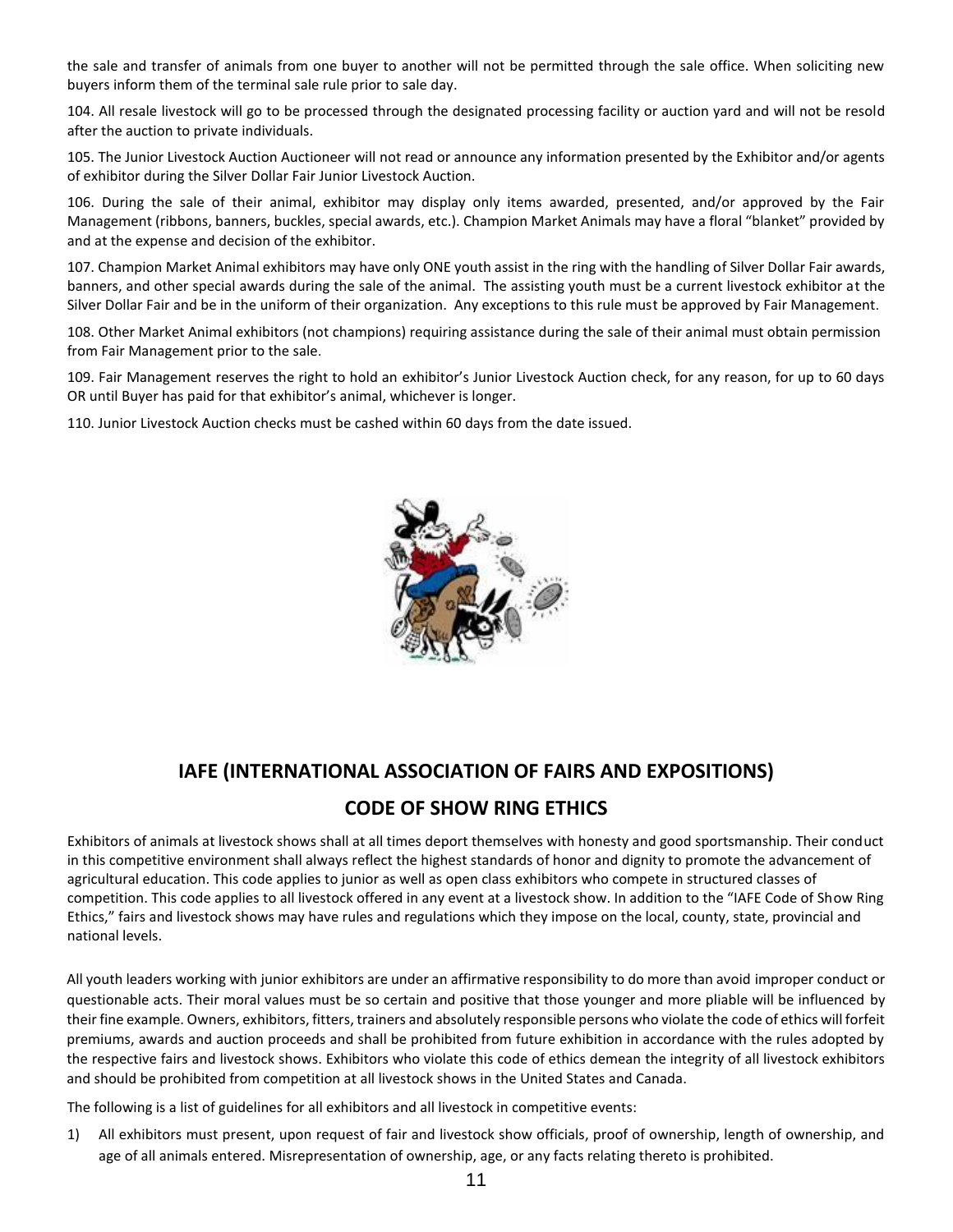- 2) Owners, exhibitors, fitters, trainers, or absolutely responsible persons shall provide animal health certificates from licensed veterinarians upon request by fair or livestock show officials.
- 3) Junior exhibitors are expected to care for and groom their animals while at fairs or livestock shows.
- 4) Animals shall be presented to show events where they will enter the food chain free of violative drug residues. The act of entering an animal in a livestock show is the giving of, consent by the owner, exhibitor, fitter, trainer and/or absolutely responsible person for show management to obtain any specimens of urine, saliva, blood, or other substances from the animal to be used in testing. Animals not entered in an event which culminates with the animal entering the food chain shall not be administered drugs other than in accordance with applicable federal, state and provincial statutes, regulations and rules. Livestock shall not be exhibited if the drugs administered in accordance with federal, state and provincial statutes, regulations and rules affect the animal's performance or appearance at the event.

If the laboratory report on the analysis of saliva, urine, blood, or other sample taken from livestock indicates the presence of forbidden drugs or medication, this shall be prima facie evidence such substance has been administered to the animal either internally or externally. It is presumed that the sample of urine, saliva, blood, or other substance tested by the laboratory, to which it is sent, is the one taken from the animal in question, its integrity is preserved and all procedures of said collection and preservation, transfer to the laboratory and analysis of the sample are correct and accurate and the report received from the laboratory pertains to the sample taken from the animal in question and correctly reflects the condition of the animal at the time the sample was taken, with the burden on the owner, exhibitor, fitter, trainer, or absolutely responsible person to prove otherwise.

At any time after an animal arrives on the fair or livestock show premises, all treatments involving the use of drugs and/or medications for the sole purpose of protecting the health of the animal shall be administered by a licensed veterinarian.

- 5) Any surgical procedure or injection of any foreign substance or drug or the external application of any substance (irritant, counterirritant, or similar substance) which could affect the animal's performance or alter its natural contour, confirmation, or appearance, except external applications of substances to the hoofs or horns of animals which affect appearance only and except for surgical procedures performed by a duly licensed veterinarian for the sole purpose of protecting the health of the animal, is prohibited.
- 6) The use of showing and/or handling practices or devices such as striking animals to cause swelling, using electrical contrivance, or other similar practices are not acceptable and are prohibited.
- 7) Direct criticism or interference with the judge, fair or livestock show management, other exhibitors, breed representatives, or show officials before, during, or after the competitive event is prohibited. In the furtherance of their official duty, all judges, fair and livestock show management, or other show officials shall be treated with courtesy, cooperation and respect and no person shall direct abusive or threatening conduct toward them.
- 8) No owner, exhibitor, fitter, trainer, or absolutely responsible person shall conspire with another person or persons to intentionally violate this code of ethics or knowingly contribute or cooperate with another person or persons either by affirmative action or inaction to violate this code of ethics. Violation of this rule shall subject such individual to disciplinary action.
- 9) The application of this code of ethics provides for absolute responsibility for an animal's condition by an owner, exhibitor, fitter, trainer, or participant whether or not he or she was actually instrumental in or had actual knowledge of the treatment of the animal in contravention of this code of ethics.
- 10) The act of entering an animal is the giving of consent by the owner, exhibitor, fitter, trainer, or absolutely responsible person to have disciplinary action taken by the fair or livestock show for violation of this Code of Show Ring Ethics and any other rules of competition of the fair or livestock show without recourse against the fair or livestock show. The act of entering an animal is the giving of consent that any proceedings or disciplinary action taken by the fair or livestock show may be published with the name of the violator or violators in any publication of the International Association of Fairs and Expositions, including *Fairs and Expos* and any special notices to members.
- 11) The act of entering of an animal in a fair or livestock show is the giving of verification by the owner, exhibitor, fitter, trainer, or absolutely responsible person that he or she has read the IAFE Code of Show Ring Ethics and understands the consequences of and penalties provided for actions prohibited by the code. It is further a consent that any action which contravenes these rules and is also in violation of federal, state, or provincial statutes, regulations, or rules may be released to appropriate law enforcement authorities with jurisdiction over such infractions.